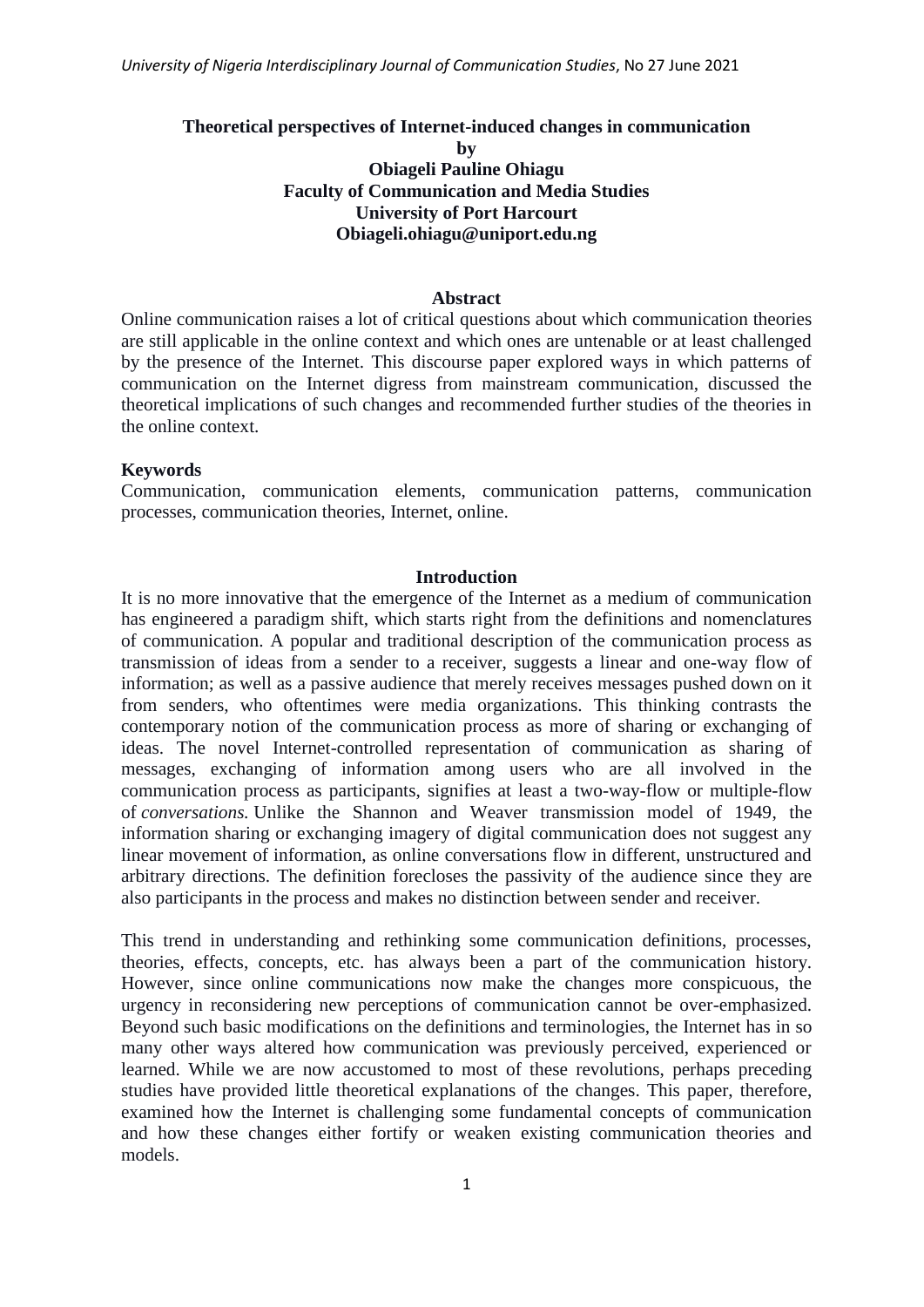### **Deviations relating to the elements and process of communication**

The Internet as a medium of communication has introduced changes to the essential elements and processes of communication which contrast what scholars and books taught communication students in the past. We learned that a sender (source) encodes and relays a message to a receiver (destination), through a channel, amidst some noise. The receiver then decodes the message and returns feedback. A look at some of these elements of a sender, message, receiver, channel, noise and feedback in online communication reveals the aberrations alluded to in this paper.

First, with the Internet, the sender-receiver roles are no more distinct since users function in both capacities almost simultaneously. Besides, the sender could now range from a complex, well-structured, fully equipped and staffed organization (as in the past), to a single individual who has an Internet-enabled device. Apart from possibly not having a corporate spatial office, this individual source could also have no professional training in any field of communication. So, the concept of a sender in online communication is strikingly different from the norm. Today, the sender could just be anyone who has a smartphone or any connected device and the urge to share any form of information.

On message related changes, mainstream media journalists provide fair, accurate and objective reports of facts about issues of relevance to people, giving due attribution to both the source of the news and the reporter/media organization that processed the information. Because a sizeable number of those who control online contents are not professional journalists, these journalistic values of news accuracy and objectivity are also no more guaranteed with online messages. Traditionally the message was also first processed and passed through several gatekeepers. Message processing and treatment would take forms such as editing, proofreading, copy editing, adapting the presentation style to fit the particular medium of communication, etc. Owing to the nature of the Internet which allows for thunder speed production and distribution of contents, an immediacy that cannot be matched by older media, message treatment and processing are sometimes ignored, resulting in poor quality communication. Consequently, online messages can be shared without any of the above-mentioned forms of processing. Apart from the speed of communication, this happens also because many of the senders lack the expertise or competency to process the messages.

Cutting off these levels of message processing means that the media industry"s traditional gatekeeping function of dominantly deciding what filters in as news and what is edited out is undermined. Lewis, Kaufhold and Lasorsa (2010) also acknowledged that the nature of the web plays down on the relevance of gatekeeping. Kurt Lewin"s gatekeeping theory of 1947 postulated that the media actively select what contents filter through the many gates of the media house to eventually become news. Yet, on the Internet, anybody can authorize the passage of content. Based on this premise of a democratic and decentralized information flow, and that online contents are sometimes published without the usual editorial processing and filtering, it can safely be asserted that the gatekeeping theory is perhaps one of the communication theories most weakened by the Internet. Is the media"s gatekeeping function feasible with online communication channels permitting an infinite number of contents from a crowd of sources? "Many scholars question whether gatekeeping can be a tenable theory in the decentralized, new media environment where media abundance negates the role of a central news gatekeeper" (Meraz 2009, p. 684). As suggested by Meraz, the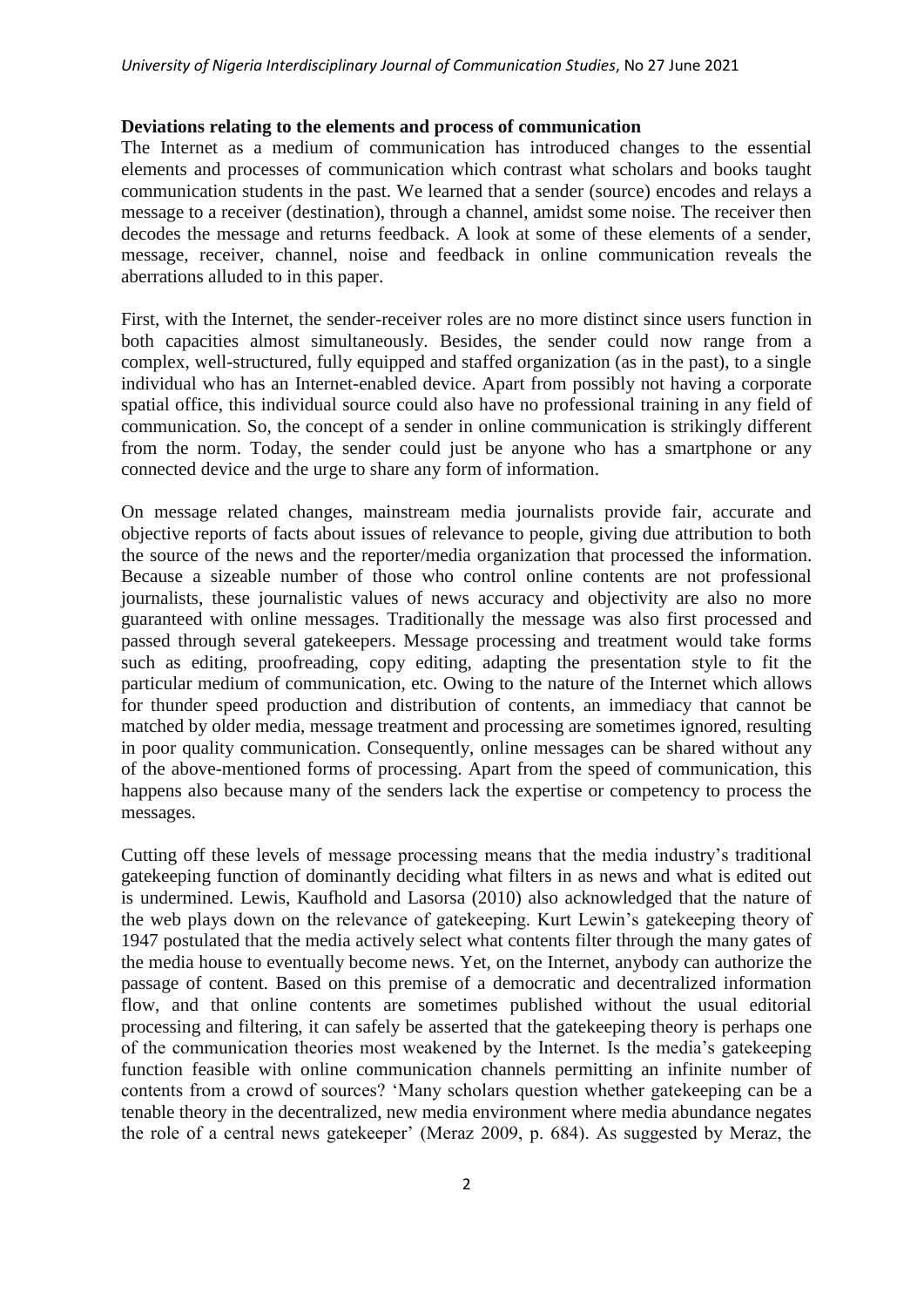multitude of online information outlets also implies in essence, the collapse of a central media gate. Similarly, Jones and Salter (2012) articulated that:

> The problem was that in the world of conventional news there exists a core consensus on who has the right to speak. But within the new digital environment, this privileged stance came under attack. The rise of bloggers and user-generated content rendered it difficult to define who counts as a reporter entitled to invoke this right (p. 82).

Relating also to the dismissal of the monopolistic media gatekeeper is the seeming disappearance of the media agenda-setter. Contrary to the expectations of the agenda-setting theory, many public discussions start not from the media but from online posts of ordinary citizens on social media. Thus, like the gatekeeping theory, the agenda-setting theory also calls for a review of how this media function is now performed in the new media environment. Critical questions that are evoked in this context include: who sets the public agenda for discussions in the digital media setting and who determines the agenda for the media? In the light of these Internet-directed changes on communication sources and flow patterns; message treatments and presentations that challenge core media roles, contemporary communication scholars have the critical task to subject many communication theories and models to test in online communication contexts.

For example, the Shannon and Weaver Transmission Model illustrates a linear communication flow, while the Interaction and Transaction Models portray two strides of the sent message and returned feedback. However, the flow of the message on the Internet is omnidirectional or web-patterned, as messages are fired in no particular order, coming from different directions; and feedbacks also bounce from different directions. In other words, there is no rigid and defined pattern of information flow on the Internet, rather a flexible pattern as online conversations are extremely unstructured.

Just like the sender, the message, and the pattern of communication flow presented above, the channel in the communication process is also affected by the Internet's revolutionary presence. Before the Internet age, there were clear cut lines separating print from electronic media. But the Internet"s unique multimedia nature has blurred the lines demarcating print from broadcast messages in online contexts. In one breadth the Internet serves either as a television or film medium with a screen displaying visuals, animations, sounds, motions and live clips. In another instance, it functions as a magazine or newspaper delivering static pictures and detailed texts. The multi-media nature of online communications also makes online interactions richer with a blend of texts, graphics, visuals, animations, sounds, etc. By combining most of the strengths of print and electronic media, leaving out most of their weaknesses such as transiency, cost, lack of flexibility, etc. the Internet is indeed a unique medium of communication (Ohiagu, 2010). For instance, online versions of newspapers and magazines like electronic media also have the potential for immediacy since contents are updated instantly as events unfold. On the other hand, webcasts like print media messages are not transient because contents can be watched or listened to long after they are released online. Podcasts transcend not merely being transient by allowing users to download audio and video files that can be accessed when they are offline. Wood and Smith (2001, p. 35), summed it up that 'the Internet represents a new form of the mass medium'.

The other elements of communication: noise, feedback and receiver also have new meanings in digital media settings. On the Internet, there is a high-pitched noise (distractions and other factors that could affect the meaning of the message). The massive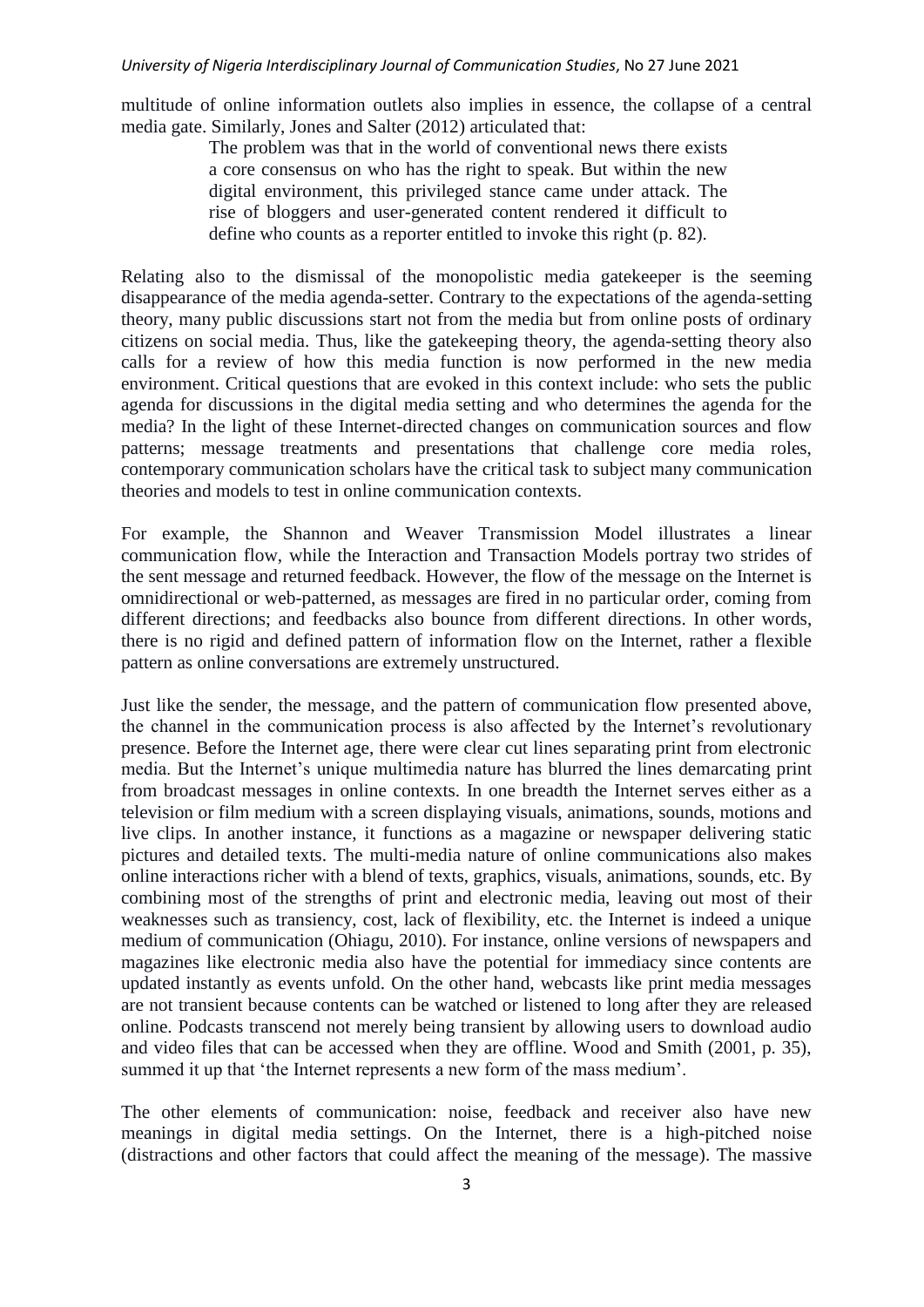load of information in itself constitutes a huge noise as contents clamour for users' attention. The volume of contents, a plethora of opinions, and the web of interwoven fields of experiences arising from online interactions can all meddle with the message interpretation. Also, the Internet's loud noise arises from the fact that much of the online contents are trash often lying side by side with rich and credible contents. The receiver has to sort the reliable information from the fake, the intelligent data from a heap of garbage.

About feedback, like the production and distribution of online contents, expressions as immediacy, instantaneous, prompt, rapid, etc. do not seem to adequately convey the speed and directness of online feedback. It happens in a flash of a moment. "The immediacy and visibility of social media like Twitter allow for instant feedback and responses… in a way never seen before". (Edwards et al. 2013, p. 260).

The Internet likewise makes fundamental alterations on the receiver, another key element in the communication process. Receiver related changes create a more informed and empowered audience. First, because the audience members are very active in the online conversations they are preferably referred to as users rather than audiences that connote inactivity. On the Internet, users actively participate and control not just what information to access but also when, where and how to do so. They also decide the platform on which to access the information (such as Twitter, Facebook, Google, etc.); the pace and order to access it. They are totally in charge of what messages to pay attention to and the manner to do so. Traditional media have limited audience control such as phoning in during a talk show or sending letters to the editor. The Internet users' control transcends functioning interchangeably as sender and receiver or contributing actively to the communication process. It also involves the power to choose what to read, listen to or watch and the authority to define how it should be done (Ohiagu 2014).

The selectivity theories quickly come to mind. The basic assumptions of selective exposure/attention, retention and perception are that the media audience members choose to expose themselves to some media contents while "tuning off" others; they selectively pay attention and retain some media contents which tally with their beliefs, whereas other contents they don"t agree with are deliberately ignored or erased. Given the fact that online users have a plethora of channel options that are only one or two clicks away, the selective process is further enhanced. Users discern carefully which websites to expose themselves to and which ones to avoid, in fact with greater freedom of choice than the traditional media audience. Conversations too are tailored to align with other users who share the same views. Of course with the extreme load of information available online, the choice of what to pay attention to or retain becomes even more difficult, but the inclination to engage in selective exposure, retention and perception is more likely. However, one cannot but agree with Stroud (2007) that the ample opportunity the Internet provides for people to engage in the selection of information matching their beliefs, also means increased avenues to seek diverse opinions, depending on the topic in question.

Online user participation can take different forms. Users can initiate the communication process or offer feedbacks by commenting, liking, sharing, rating, reacting to contents, etc. They can also mash up content (add something to the content), or generate part or all of the content. Other forms of audience involvement include citizen journalism where the users own the sites and control the flow of information. Crowdsourcing or open-source programming which makes users collectively contribute information on an issue such as in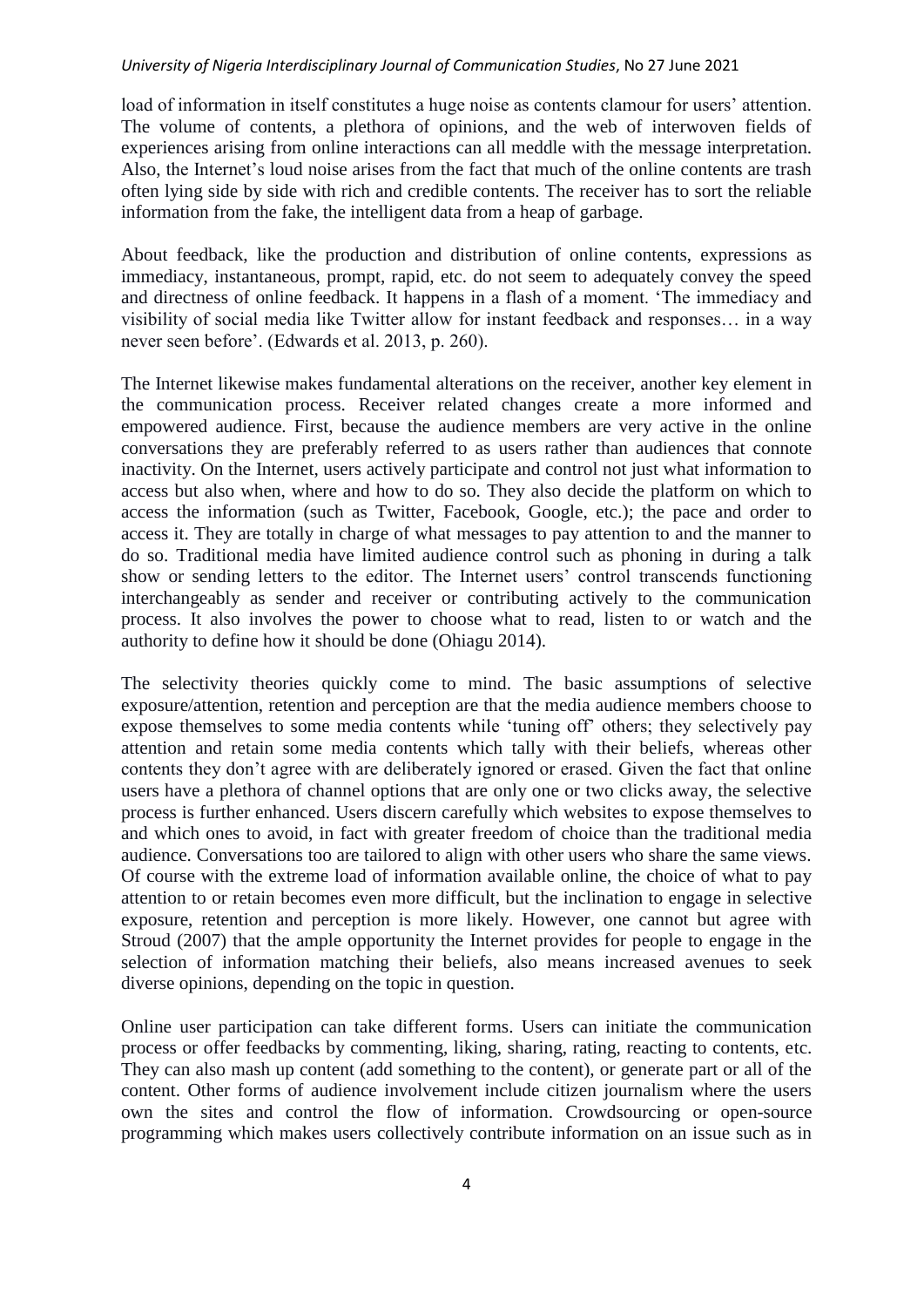wikis is still another form of user involvement. For example, on Wikipedia, countless anonymous writers submit, expand or alter the contents.

One implication of online users" control is the democratization of the media or freedom of expression for all who are connected. Everyone can invoke this right to expression in the real market square of ideas and opinions. This poses a threat to the media hegemony, that is, the extant authority/control of the mainstream media. Democratization ofdigital media platformsquestions the idea of conventional media having exclusive and privileged right as the credible purveyor of information. Online content providers may not be the ultimate authority of information purveyors but they certainly make it hard to decide who has the power. To an extent, this development defies the authoritarian media theory which places media control in the hands of media owners. The Internet means that media ownership is not only diluted but most people who own minimal gadgets and Internet connections are in a sense media owners, and therefore partake in the media control.

Underscoring the Internet's ownership structure that deviates from the pattern of ownership of the mainstream media, Rodman (2012) added that "the first difference is in terms of ownership. No one really "owns" the Internet' (p.278). Its contents are either controlled by citizen journalists, click and mortars **(**traditional media companies that also publish online), or dot-coms, (new media companies that professionally produce only online contents)*.* In contrast, only a few mega-companies own the mainstream media (Ohiagu, 2014). And if no one truly owns it, no one also controls it especially as it has no off or on buttons like other electronic media. Then the theory of a government-owned/controlled media and the effect of its ownership and control on the content cannot be applicable in the online context where the users control the communication process. Accordingly, the citizen journalists, click and mortar companies and the dot-coms jointly dictate the contents and other dynamics of information on theInternet as joint owners of the medium.

Contents are typically generated by the users resulting in the decentralization of news processing or the democratization of the media and a previously passive audience is now gaining enormous power and control to select only topics and sources they are interested in. Collectively they have disrupted the hegemony of media houses as gatekeepers of news, agenda-setters of public discussions, authoritarian custodians of information and rather highlighted the users' power of selectivity.

Beyond active user participation, other receiver related modifications include increased audience fragmentation. Resulting from the myriad of available online information outlets, the media audience has become highly fragmented clusters, as online communities align into groups and subgroups of people who share common interests, experiences or backgrounds. Audience fragmentation emphasizes further the inapplicability of the hypodermic needle theory in the contemporary media landscape. The magic bullet theory, as it is also called, is based on the assumption of a mass society where everyone receives the same messages from the media which produce the same direct effect on them. The selectivity theories and the two-way theory have always been used to counter such expectations. Online audience fragmentation further refutes this argument of a direct mass society effect of communication.

Consequently, a monolithic and passive audience as depicted by the early models is, therefore, flawed in online communication. However, from Shoemaker and Reese"s (1996) perspectives, the communication process models of the early days, exemplified in Westley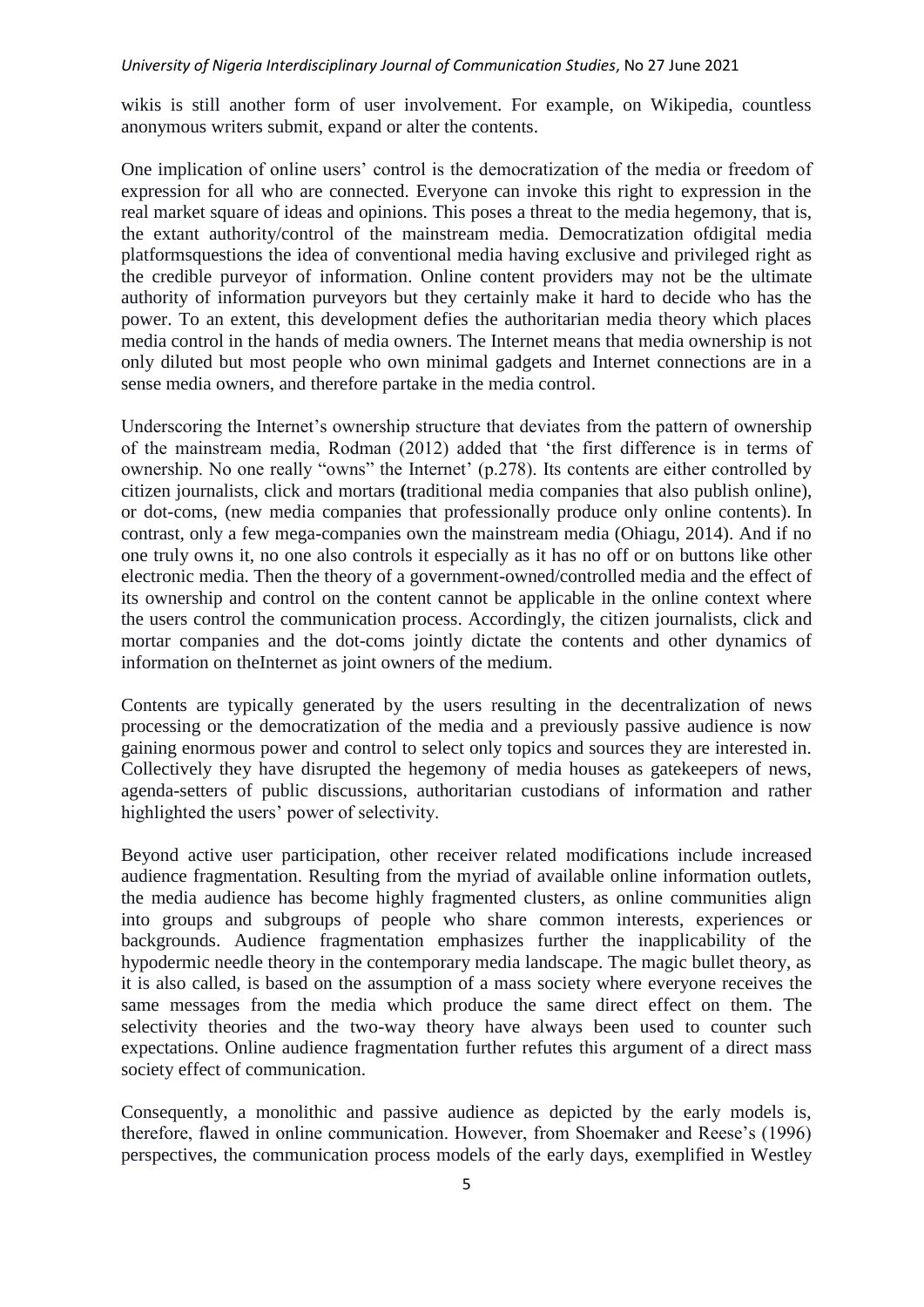and MacLean"s 1957 model, also implied a passive role for the media. "The channel idea suggests that the media are nothing more than pipes or conduits through which bits of information flow – neutral transmitters of messages linking senders to receivers' (p. 33). A channel approach to the media assumes that "nothing important happens to the message while it is in the channel. Any message effects on the audience results from source or audience characteristics and not the channel" (Shoemaker & Reese 1996, p. 34). Such media (channel) passivity approach negates Marshall McLuhan"s theory of medium is the message. "McLuhan (1964) was the first to suggest that media, independent from any content that is transmitted, impact individuals and society" (Edwards et al. 2013, p. 256).

> We are accustomed to thinking of the message as separate from the medium itself. The medium delivers the message. McLuhan, however, collapsed the distinction between the message and the medium. He saw them as one and the same…. We focus on the content and overlook the medium - even though content doesn"t exist outside of the way it is mediated (Griffin 2009, pp. 312-313).

Yet online communications re-emphasize that the medium is the message as the same message shared on different online platforms often get users responding differently depending on the channel differences and contexts of the communication. Users' interaction with a post on Whatsapp group may differ significantly from the same users interacting with the same message posted on Facebook or shared on a news forum.

Another approach to observing these Internet-induced alterations to communication is from the dimension of progressive notions of communication theories and models. Shannon and Weaver"s 1949 transmission model of communication was one of the earliest explanations of the communication process that involves five elements: a *sender* who transfers a *message* linearly through a *channel* to a *receiver* amidst some *noise* interferences. Harold Laswell's 1948 model of who said what, in what channel, to whom and with what effect, was also a linear model. Schramm"s 1954 interaction model introduced *feedback* and *field of experience* as an improvement that communication can be interactional and adaptive as the receiver makes sense of the communication, responds to it depending on his or her perceptions, background or attitude (field of experience). Yet, like the transmission model, the interaction model "treats senders and receivers as fundamentally separate and disconnected" (Edwards et al. 2013, p.15), a disadvantage that was corrected by the transaction model which presents communication participants as simultaneous senderreceivers linked in relationship to one another. The social construction model of communication sees senders and receivers as communication participants who jointly create or construct meaning of the social world (Edwards et al. 2009). Irrespective of their roles as senders or receivers, communicators construct and negotiate the meaning of social reality. Collaboratively their communication activities shape what eventually become our perceptions of reality.

This discourse on the developmental stages of communication models or metaphors is very relevant in this discussion. With most conventional media, it is very easy to place them in each of these stages of communication growth as they progressed from one model to another. For example, with the print and broadcast media, there was a time communication process ended with media organizations transferring information to receivers. With time, the audience opinions were sought through avenues like letters to the editor or phone in during talk shows. These changes moved communication from merely being linear transmission to being also participatory and interactional, though limitedly. On the contrary, by its very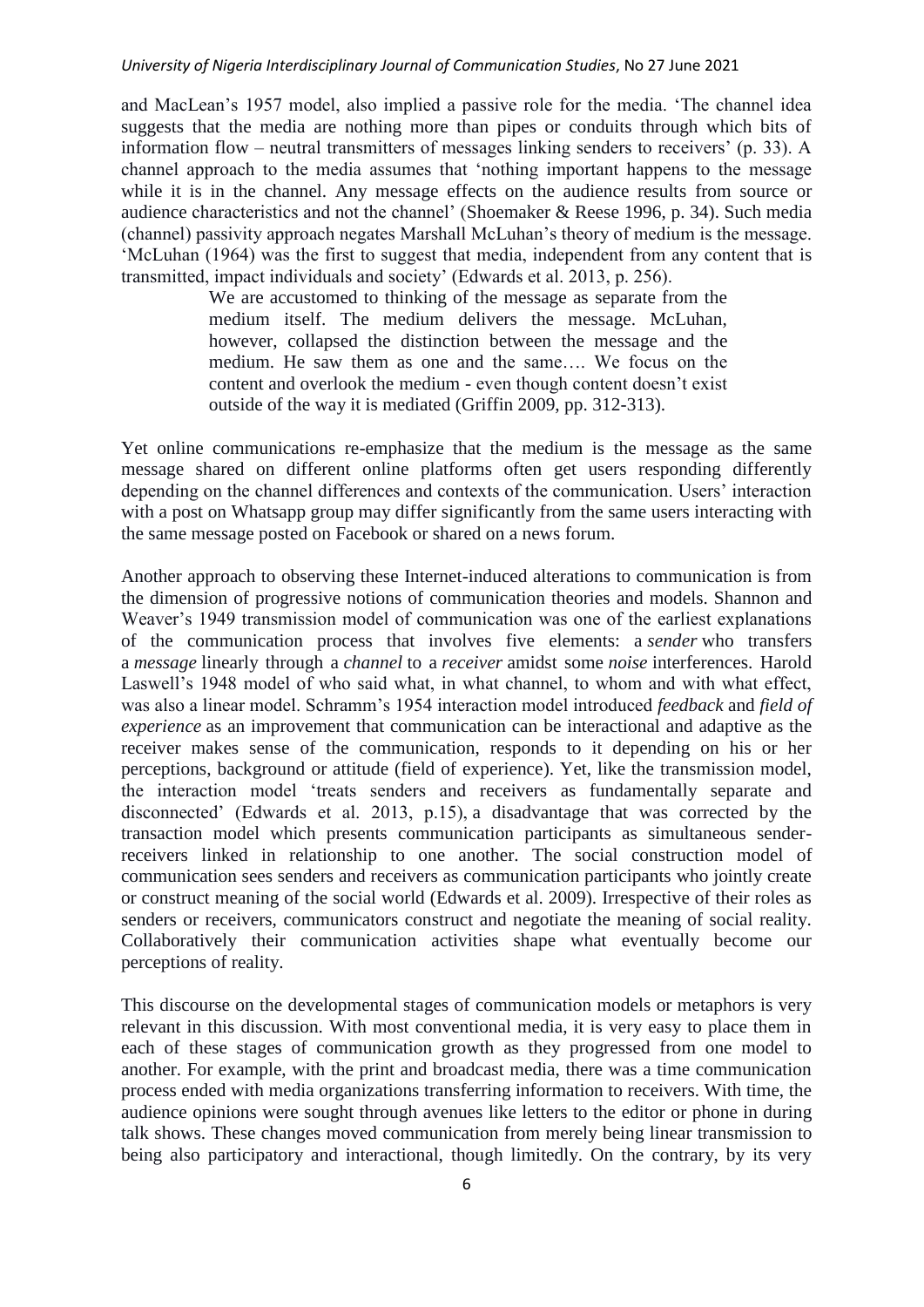nature, the Internet from its inception has always been a collaborative medium encouraging the engagement and involvement of all the participants.

Thus, the Internet started from its very beginning to redefine the elements of the mass communication process (Baran 2012). These revised ways of describing communication have been aptly articulated by contemporary authors. For example, in Verderber and Verderber (2008), "Communication is the process of creating or sharing meaning in informal conversation, group interaction, or public speaking' (p. 4). 'Communication is the collaborative process of using messages to create and participate in social reality" (Edwards, et al. 2013, p.7).

## **Other changes relating to the communication process**

Beyond modifications related to communication components and developments, it is also imperative to discuss other Internet-orchestrated changes that affect the communication process.

## 1. From inverted pyramid news format to modular content presentation:

In the mainstream media, hard stories are usually written in the inverted pyramid format and the audience members are also expected to access the information in that order to get a quick glimpse of the story"s main idea. In online news writing, the modular content format allows users to access stories in parts following whatever order appeals to them. Therefore, online news organizations provide their contents as individual pieces of information (modules).The implication is that reporters gather and store bits of information with the intent to combine or recombine the bits into any number of different forms. The modular content format is an attempt by media organizations to adapt to changing audience habits by making individual pieces of information available separately and adaptable to different users and devices (Fohust, 2011). This is opposed to the inverted pyramid that assumes that both the writer and the reader must start with the lead.

## 2. The disappearance of the news hole:

The news hole concept in traditional journalism emphasizes the need to fit in stories to the limited time (in broadcast) and space (print) which leads also to the transiency of contents. This is a non-issue online because there are no time or spatial constraints. Information sources can provide massive contents which can also be available forever without any pressure to replace them with newer contents. Because of the news hole limitation both print and broadcast media houses have to replace the old information with new ones; on the Internet they only have to make updates or add more contents without any pressure to remove old stories since there is unlimited cyberspace.

## 3. Message personalization with a medium that can communicate at all levels:

The large and diverse audiences of mass communication result in impersonal communication. On the contrary, the Internet has great opportunities for message personalization in mass communication (Edwards, et al. 2013). An email can be used to send a generic message to a mass audience as well as a personal message to individuals or groups. Similarly, posts on social networking sites can be adapted to communicate personally with individuals, groups or the public. So, apart from the fact that online messages can be customized to serve each user"s interest, message personalization also emanates from the premise that online communication is so flexible that most platforms such as email and social media, can be used to reach an individual, a group or a mass audience.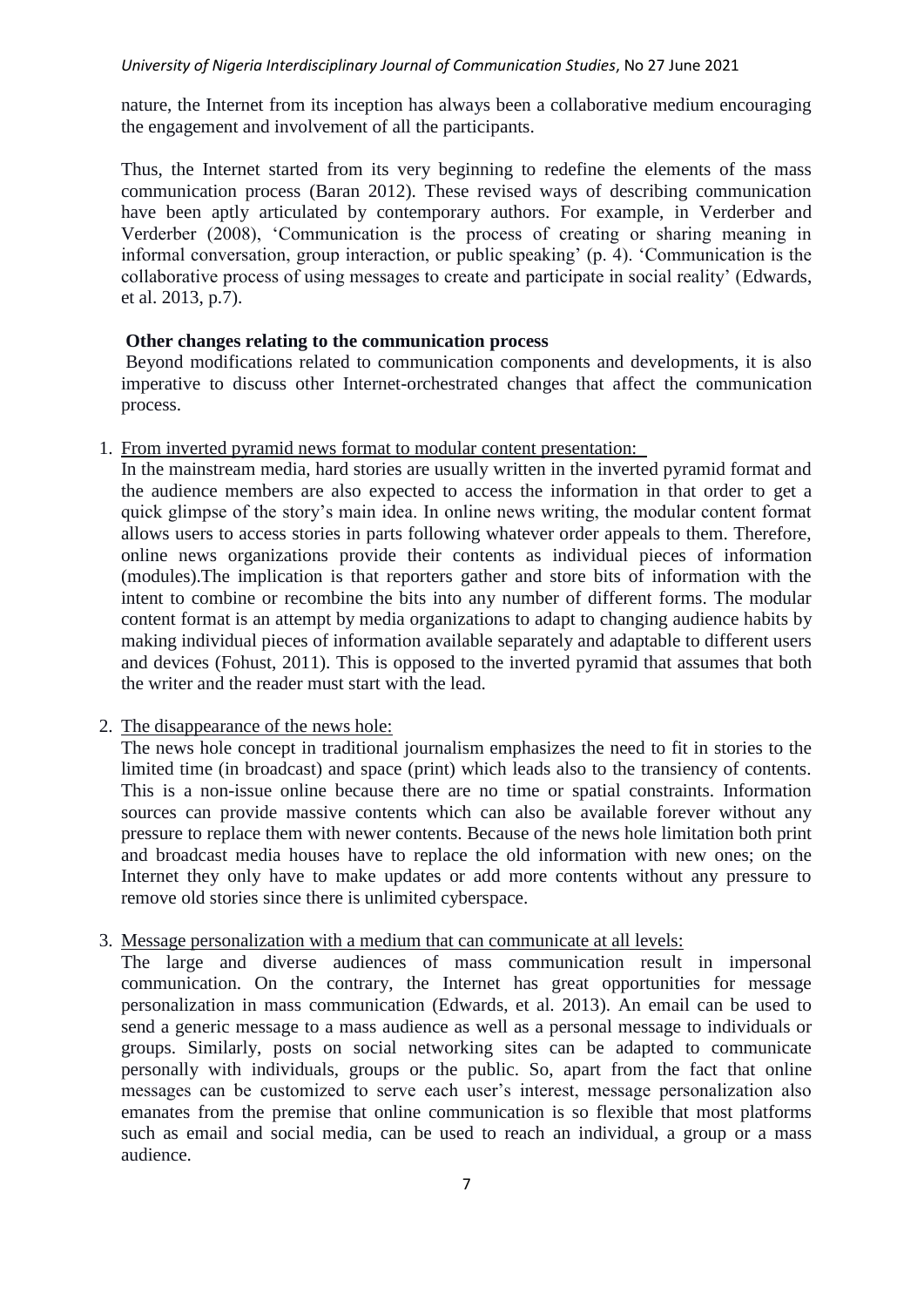The thing that makes computer-based communication so powerful is that it includes virtually every level of communication, from the interpersonal communication of email and instant messaging to the mass communication of the World Wide Web… group communication through listservs, newsgroups, and discussion boards (Hanson 2005, p. 272, 291).

The fact that all kinds of communication: interpersonal communication, group discussions and mass communication can all take place on the same Internet channel has led to what (Edwards et al. 2013) referred to as *masspersonal communication*: a blend of the elements of interpersonal and mass communication. "In the communication age, the many forms of technologically mediated and face-to-face communication overlap and intersect" (Edwards et al. 2013, p. 254).

## 4. From a communication model of one-to-many to multiple models:

Traditional models of communication process usually take the form of *one to many*, referring to a single sender (usually a media organization) communicating to many receivers (a heterogeneous and anonymous audience). On the Internet, the models are as many as can be imagined: one to one (such as Instant Messaging chats); one to many, many to one, many to many (group Instant Messaging chats, mailing lists interactions, social networking posts and comments, etc. (Edwards et al. 2013, Wood & Smith, 2001).

# 5. From broadcast to intercast:

On the direction of information flow, in the traditional media, it is a top-down information approach, that is, vertical communication. This contrasts the sideways model or horizontal communication that is applicable online resulting from its conversational format. In the topdown information method, messages are dropped from the organization"s hierarchy to a passive or limitedly active and receiving audience. This model stresses the transmission (broadcasting) of information that pushes down news and facts to the audience. On the contrary, the sideways model of online communication emphasizes the exchange of ideas, sharing of information and conversation (intercasting). While the broadcast model transmits or shoves information from top-down, the intercast model encourages a peer-to-peer and social networking form of conversation. This organizational control which characterizes the conventional media results in contents that have been filtered at different checkpoints in the organization as opposed to the sideways information flow on the Internet which is a result of many simultaneous distributed conversations leading to its unfiltered contents (Bowman & Willis, 2003). Subsequently, the advancement is from media organization thrusting out information to the audience, to users who through syndication "pull out from the sky" only contents they are interested in, expressing such interest with the Internet's subscription application, Really Simple Syndication, (RSS).

This development can also be expressed as a one-way flow of communication that characterized the old media and the two-way or multiple-flow of information of the new media. Discussing the pre-Internet era, Edwards, et al. (2013, p. 256), asserted that "news and information were released through a highly centralized production – only a few editors had control of informing the public… this one-way communication fostered little participation". Whereas two-way communication enhanced by the Internet implies that users can respond to messages rather than simply receive them. This progress can be related to the one-step, two-step and multi-step theories. The one-step theory (which posits that the media have a direct influence on the audience) which had been proved an inadequate explanation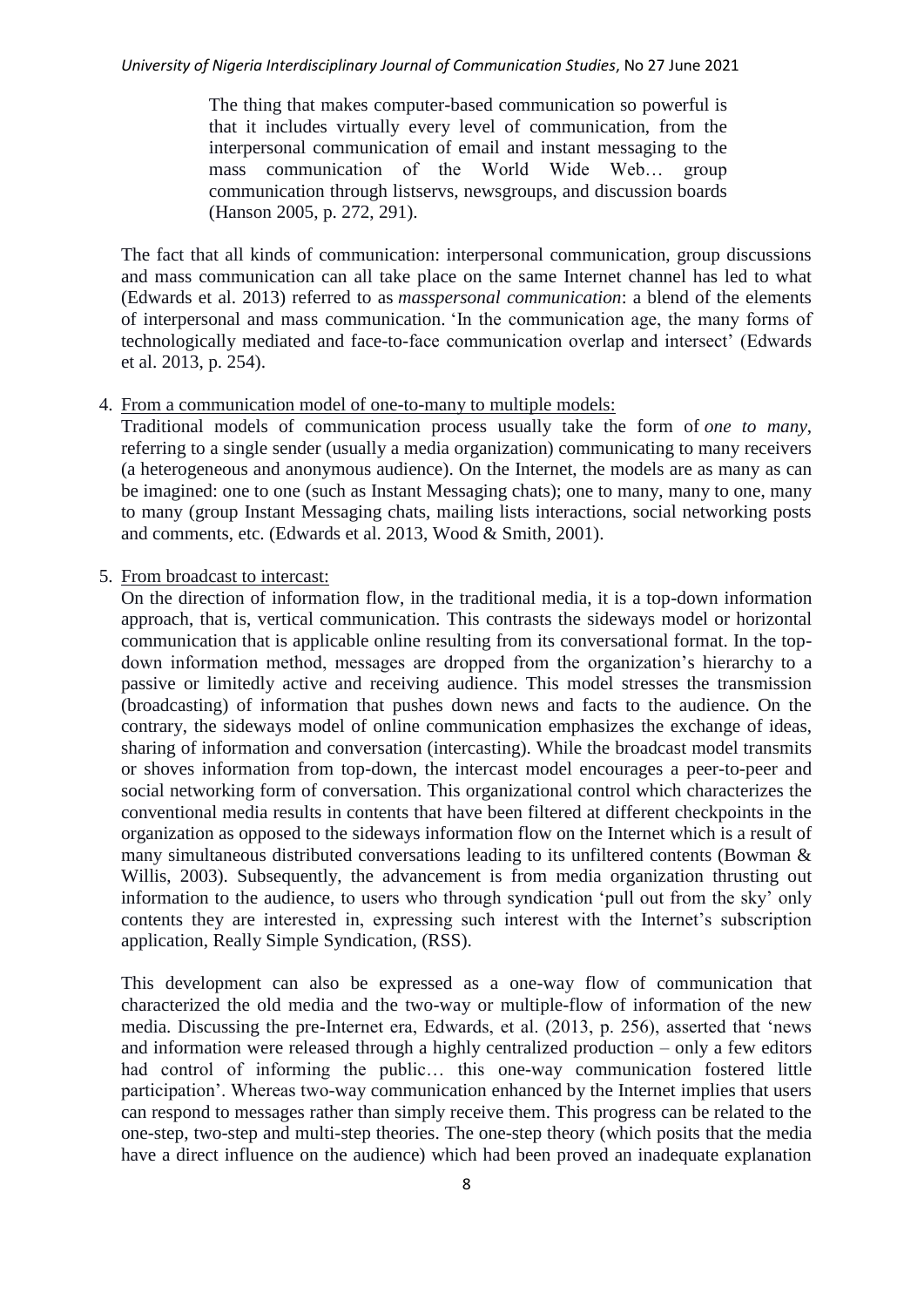of the communication process is even further challenged by the multi-flow of information that operates online. The two-step and multi-step theories (that the media influences through opinion leaders) are more applicable to online communication than the one-step theory. In this context, I agree with Bowman and Willis (2003)"s expression of two-way journalism where the journalist becomes a forum leader or a mediator of the many conversations on the online media.

### 6. Technical changes:

Greater technical and professional skills are required to function effectively in the digital media landscape. For example, data journalism requires expertise in other areas such as programming and designing, online sites need to appropriately adapt content for online use rather than the *shovelware* practice of transferring content verbatim from the original medium such as print or television to the Internet (Foust, 2011). Similarly, Buzzard (2012) asserted that major changes are essential to address this new environment. Some technological changes such as developing software meters to monitor network traffic, bandwidth usage or track users" search queries; Internet rating services, etc. have all become necessary skills and opportunities in the communication world.

## 7. The emergence of a new communication environment

The Internet came with its unique terminologies such as uploading, downloading, networking, chatting, unfriending, twitting, googling, skyping, pinging, surfing, smileys, emoticons, hashtag, tablet, digital natives, digital immigrants, browsers, applications, the list is endless. User generated content and Web 2.0, for example, are terms used to emphasize the participatory nature of online communication by active *users.* Knowledge blogging or *Klogging* refers to the application of weblogs for knowledge management. "*Glocalization* is the capacity of the Internet to expand users" social worlds to faraway people and simultaneously connect them more deeply to the place where they live' (Bowman & Willis 2003, p. 39). The authors observed thatglocalization is generating a whole lot of new social capital. On the Internet users find contacts with similar interests, visions, or goals irrespective of their locations. They also use the Internet to enhance their connections and interactions with groups and people they already know.

New styles of communicating also spring up. For instance, during a lecture or public speech instead of several focused eyes, nods, facial expressions or other nonverbal forms of communicating approval or disapproval, the speaker now gets feedback of heads bent down with deep concentration fumbling with technological devices. S/he may be uncertain whether they are processing the speech on their devices, reacting to the speech on social media platforms, transferring them to online destinations, or even engrossed in other activities on the devices. Nearly all forms of human communication and social relationships take new forms of expression.

There are also new ways of communicating (such as chatting, pinging, video calling, conference calls, etc.), new places to communicate (Google Hangout, Skype, Facebook, Twitter, LinkedIn, etc.,) and new avenues of interaction unfold at a rapid pace. Innovative linguistic styles are generated so fast that it is really difficult to keep up with the pace at which slangs, emoticons and acronym-generated expressions slide into circulation. Notably, these emergent new linguistic styles on social media networking sites deviate from Standard English spellings and grammatical usage. Avoiding any preoccupation with grammatical accuracy and correct spelling of words, social media users prefer to be guided by the vocal pronunciation of words (phonetic spellings), extremely abbreviated and contracted words,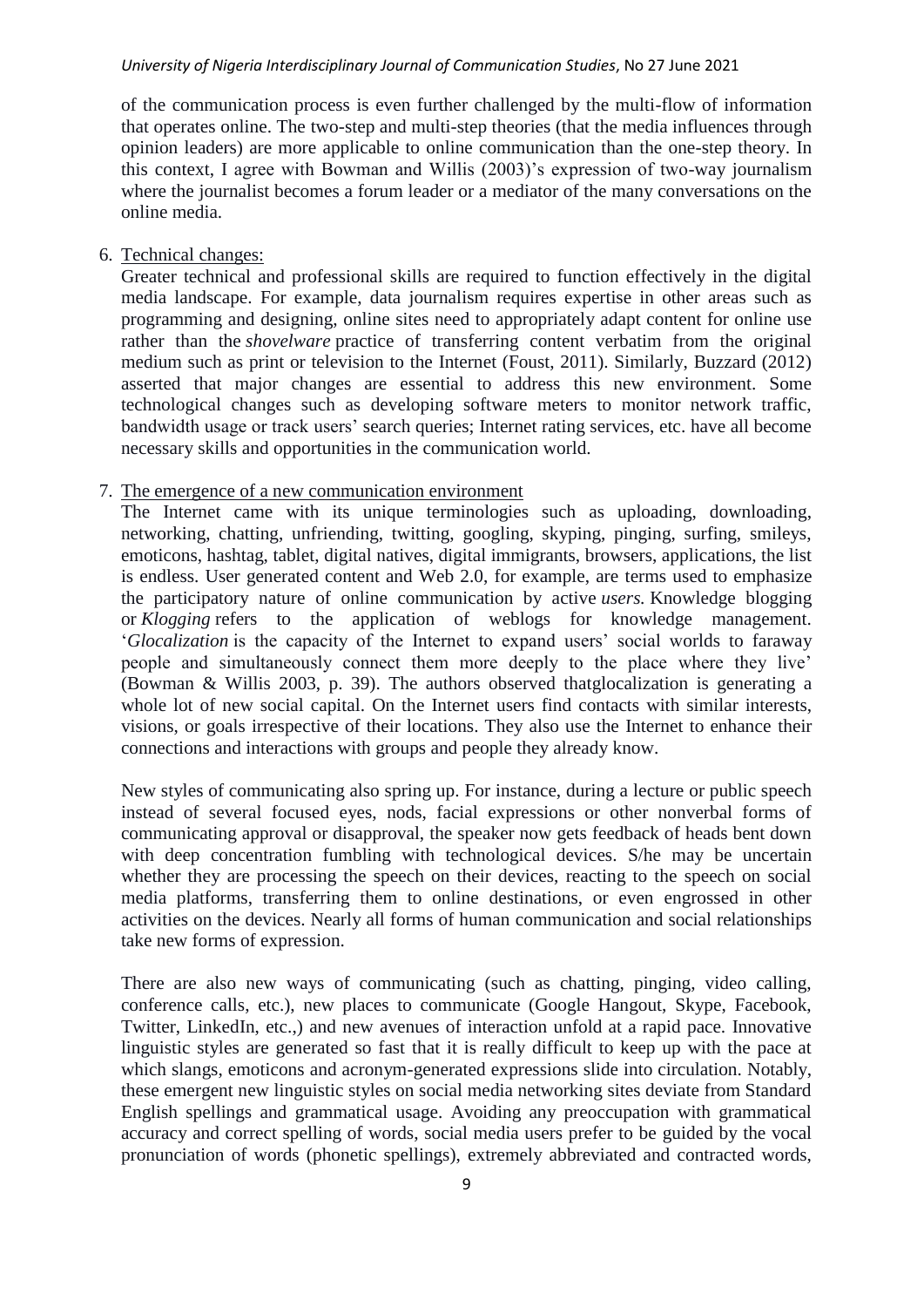acronym-generated words and all forms of shorthand writings to convey intended meanings. Slangs and smileys are all accepted forms of expression, especially on social media channels. And all these weird usages, though they appear normal to the digital natives, now seem to enjoy universal acceptance and understanding irrespective of race, language, age and culture. Consequently, such sentences which are loaded with incorrect spellings, highly contracted words, abbreviations, acronym-generated words, slangs, smileys, which would make any editor jump from his seat as meaningless writing, flood many social media sites.

Ohiagu and Okorie"s (2014) study found that these new forms of writing also spill into offline communications as many young people end up writing some of these non-standard forms of writing in serious and professional writings whether advertently or inadvertently. This confirms the applicability of the reflective-projective theory to online communication.The reflective-projective theory of Lee Loevinger proposes that the media merely "reflect the society, by reproducing societal norms and values while the society, in turn, assimilates and replicates the values and virtues presented by the media" (Ohiagu &Okorie 2014, p. 97). Applying this to the online context, Ohiagu and Okorie"s (2014), study found that although social media contents are influenced by societal values and norms, they also shape and transmit culture:

> Social media interactions contribute significantly to the production and circulation of popular cultural expressions in the virtual world… through the construction and popularization of slangs and new linguistic styles which are understandable to most online users across borders...We could not but support Lee Loevinger's postulation of reflective social media that mirror societal values and are influenced by the society which they influence (pp. 106-107).

All these evolutionary stages of communication discussed in this paper could also be viewed from Everett Rogers' diffusion of innovation lens. Apart from the fact that people generally adopt technological inventions at different pace, by their very nature communication technologies evolve to serve new purposes necessitating transitions in their uses or applications. The Internet is not only being used differently from the time of invention to the contemporary age by both the media organizations and the users, but it is also commanding a revolutionary use of all the other media of communication which find new forms of usage on the Internet. It is also changing the entire way of how we communicate resulting in new ways of understanding communication. Its *always evolving* nature is thus, affecting not only itself but also all other media of communication

### **Other theoretical implications of this discourse**

### 1. Media richness theory:

Daft and Lengel in 1984 developed the theory of media richness which advocates that a communication channel needs to be matched to the content of the information it carries. Media richness, defined as the medium"s capacity to carry information, is measured by the medium"s ability to personalize the message it transmits, speed of feedback as well asavailability of multiple cues and language variety. The whole essence of the media richness theory is to enhance communication effectiveness by reducing ambiguity through richer medium selection for message delivery. By considering the media's richness, a very ambiguous message needs to be matched with a rich medium and a straightforward message may be relayed through a lean medium to avoid overkill or information overload. Emphasis is on the appropriate media choice of the sender to achieve effective communication (Dainton&Zelley 2011).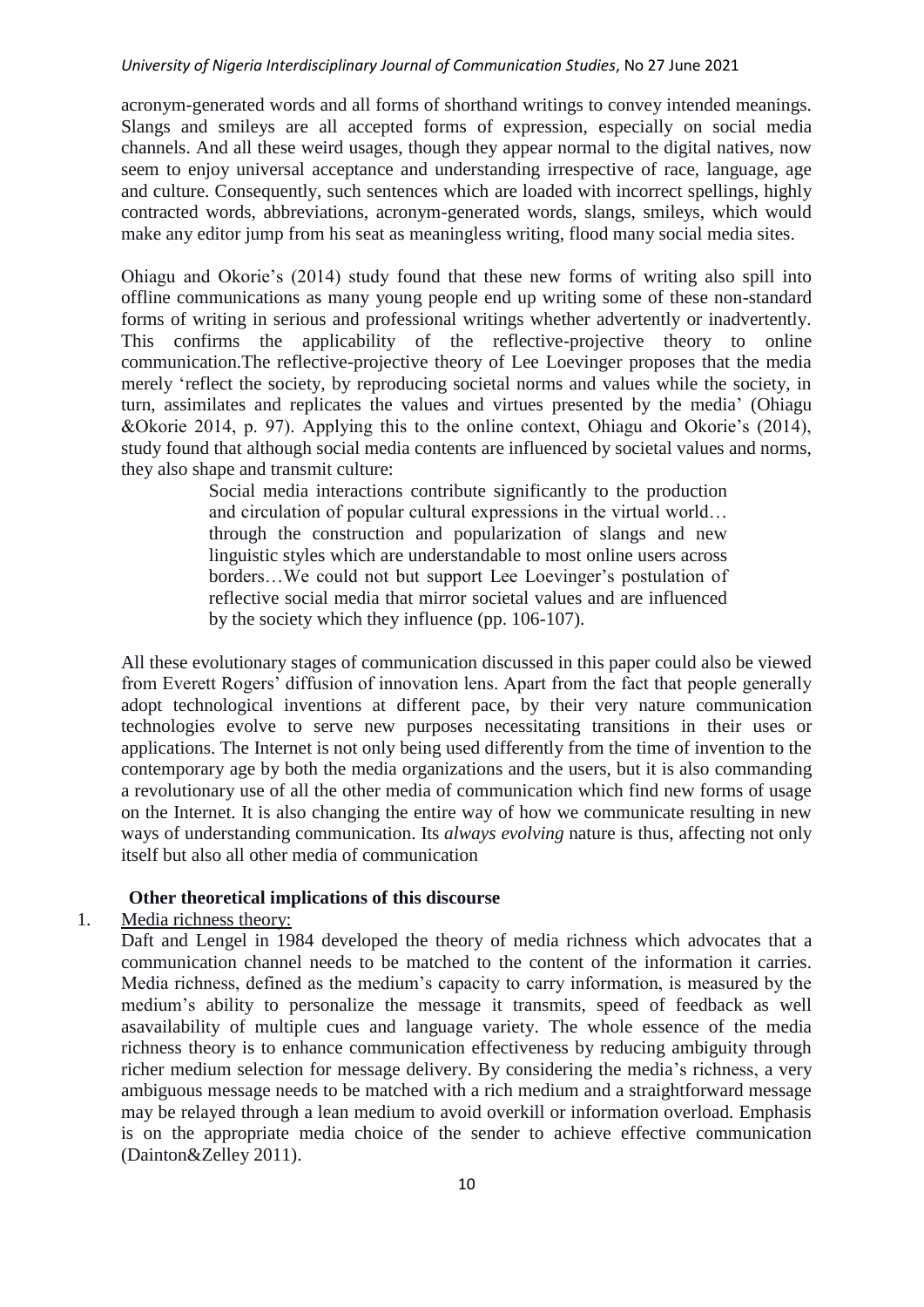Based on the four listed criteria, this paper has demonstrated above that most online platforms provide the opportunity for instantaneous feedback, are easily personalized and can accommodate multiple clues and languages. Against this premise, one can hypothesize that the Internet is perhaps one of the richest media of communication.As observed above, the medium is so adaptable to all levels of communication and all kinds of use that its many platforms can be selected accordingly to match most messages. This thesis, of course, does not suggest that the Internet can be the right medium to convey all kinds of messages, rather it is an argument that ranging from e-mail, instant messaging, social media posts, blogs, video conferencing/calls etc., the communicator has unrivalled and numerous opportunities to match the medium to the message. Depending on the desired effect, the nature of the message, the target audience and other dynamics, the communicator can choose which Internet channel can appropriately deliver a message. Apart from enhancing the media richness theory, another emerging point in this discourse is that perhaps rather than seeing email, instant messaging, social media, blogs, etc. as merely Internet platforms, resources, features, applications, etc. it is time to qualify them separately as individual media channels. So, rather than group all of them as one medium (the Internet), we could begin to classify them individually as various Internet-enabled media. But are we not already implying this by the use of social media – different media channels for social interactions?

### 2. Uses and gratifications theory:

While the thrust of the media richness theory is on the sender's choice of medium in relation to the message, the uses and gratifications theory places emphasis on the media choice of the receiver. The uses and gratifications theory is credited to Katz, Blumler and Gurevitch (1973)"s study which concluded that media audiences use the media to satisfy their various needs. It postulates that from the myriad of media options available to them to satisfy personal needs, media users *actively* make specific media choices to gratify their needs for information, entertainment, reinforcement of personal identity and social interaction (Dainton&Zelley 2011). Thus, a basic assumption of the theory as envisioned by Katz, Blumler and Gurevitch (1973) is that "audience members actively use various media to fulfil certain needs or goals. This media usage isn't passive, involuntary, coerced' (Dainton&Zelley 2011, p.166).

This paper's treatise on the online users' active participation and freedom of media choice heavily gives credence to the uses and gratifications theory. Dainton and Zelly, (2011, p.166), made a similar observation, though regarding communication technologies generally. "Today"s mass media represent numerous options available to fulfil a person"s social or psychological needs and values. Indeed, the increase of communication technologies available to people in the 21st century only increases the viability of the notion of choice" (Dainton&Zelley, 2011, p. 166). The Internet provides a plethora of media choices for gratifying nearly all human needs and goals. It also enhances the possibility of users who can actively make specific media choices. And it can be argued that many online users employ the Internet differently to satisfy their various needs: for prompt news (Twitter), education (Google), information and entertainment (Facebook), to mention but a few examples. Besides, various individual users also use the same online platform to gratify different needs. For example, a group of students can engage in academic discussions on Google Hangout while another group can use it as an entertainment forum. Nearly all the channels of the Internet are adaptable to various uses. Hence, the Internet strongly endorses the uses and gratifications theory.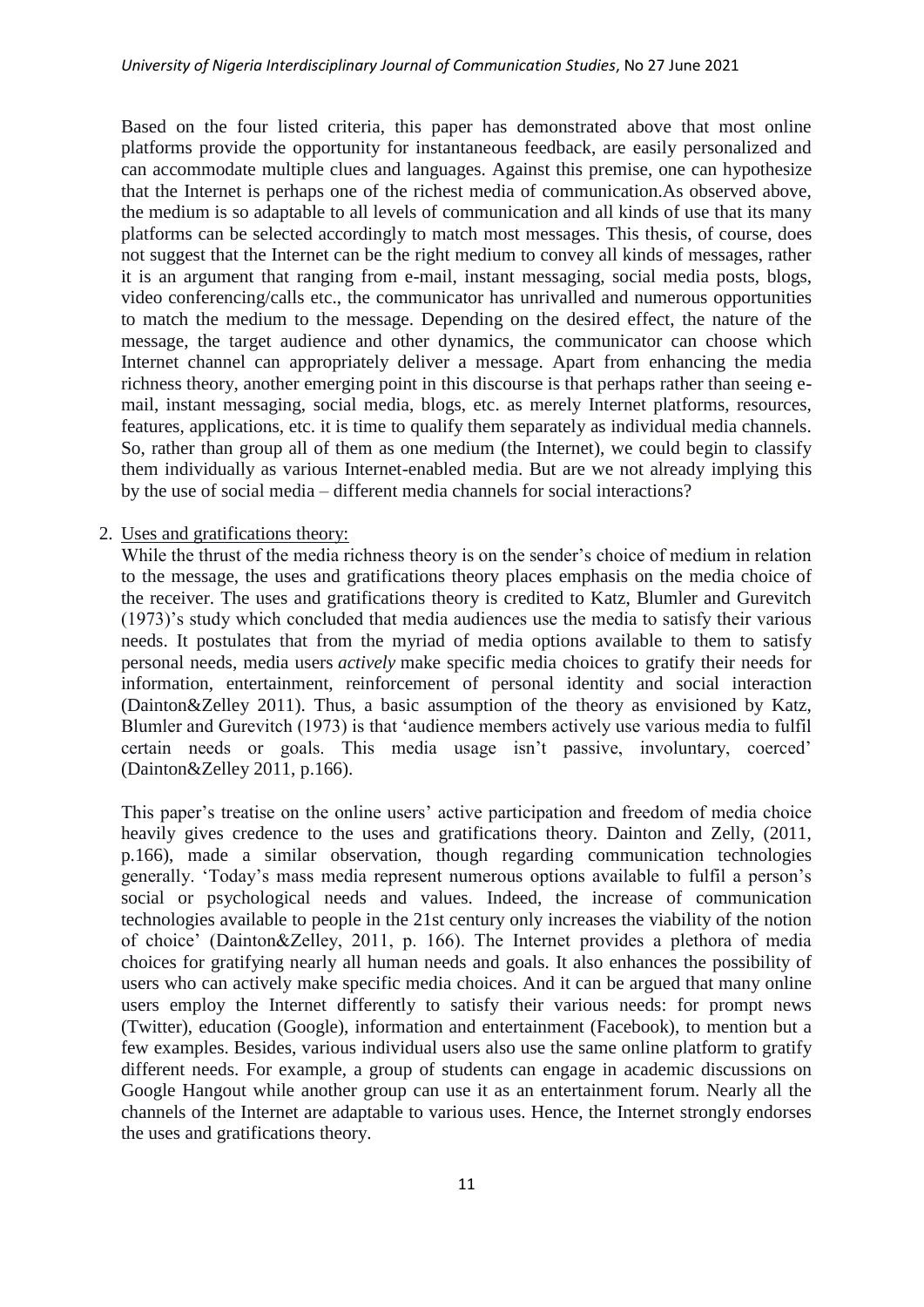# 3. Spiral of silence theory:

The spiral of silence theory,attributed to Elisabeth Noelle-Neumann onexpression of public opinion,believes that people generally don"t share their views when they fear their opinions contradict that of the majority (Griffin 2009). The media accelerate the spiral of silence which primarily arises from the fear of isolation. Griffin also highlights that people usually are more inclined to align with a winner or a popular opinionin order not to be labelled deviant especially on significant issues. They prefer bandwagon labels to isolation or social stigmas that may result from expressing contrary thoughts. Any form of sanctioned public ridicule or avoidance, imposed long-term solitary confinement or outright banishment from the groupwhich may come from non-conformity with the public opinion are not acceptable in many societies.

> Noelle-Neumann says that only the criminal or moral hero doesn"t care what society thinks. The rest of us want the peace and contentment that come from belonging. Noelle-Neumann believes that the media accelerates the muting of the minority in the spiral of silence … by providing the sanctioned view of what everyone else is thinking (pp. 374-375).

So, some of the basic assumptions of the theory are that viewswhich correspond with the influential media are often overrated or hyped; popular opinions are more likely to be expressedthanthose held by the minority; people are more willing to share their thoughts with others of like mindsthan with those who disagree (Griffin, 2009).

Although objective critiques are identifying some flaws of this theory, such as other motivations that could make people choose to be silent other than those suggested by Noelle-Neumann (Griffin 2009), yet this theory also deserves to be tested in the online environment since observation of comments and reactions on social networking sites many times reveal bandwagon tendencies. A good number of social media users seem to align their comments with what they regard as popular opinion, either to avoid sanctioned public ridicule or isolation while minorities express deviant views. Except on political discussions where it seems people generally express their views irrespective of how absurd they are, in most other discussions, conformity is more likely. However, since there is also usually a myriad of opinions, the hesitancy to express minority views may dwindle because most views will get supporters except if the thinking is too weird. Then the speed of communication and feedback may not always provide the necessary time to gauge public sentiment and opinion before an online user expresses an opinion. It is, therefore, necessary to investigate how the spiral of silence operates in the online environment.

## 4. The Cultivation theory:

The assumption of the cultivation theory of George Gerbner (1998) is that heavy viewing of violence (or anything) will affect the audience"s perception of social reality. According to Dainton and Zelley (2011), some scholars have applied the cultivation theory beyond violence (Nabi 2009; Gentles & Harrison, 2006) while others have tested its application in print media (Park 2008; Vergeer, Lubbers &Scheepers (2000). This theory prompts lots of questions. For example, do Internet users also view the societyaccording to the dominant portrayal of social reality in the Internet channels they use consistently? Does the Internet distort users' attitudes about people and the world? To what extent would heavy Internet usage influence users' perception of social reality? Given its many platforms with a myriad of channel options, can assessing different packets of information on the Internet lead to a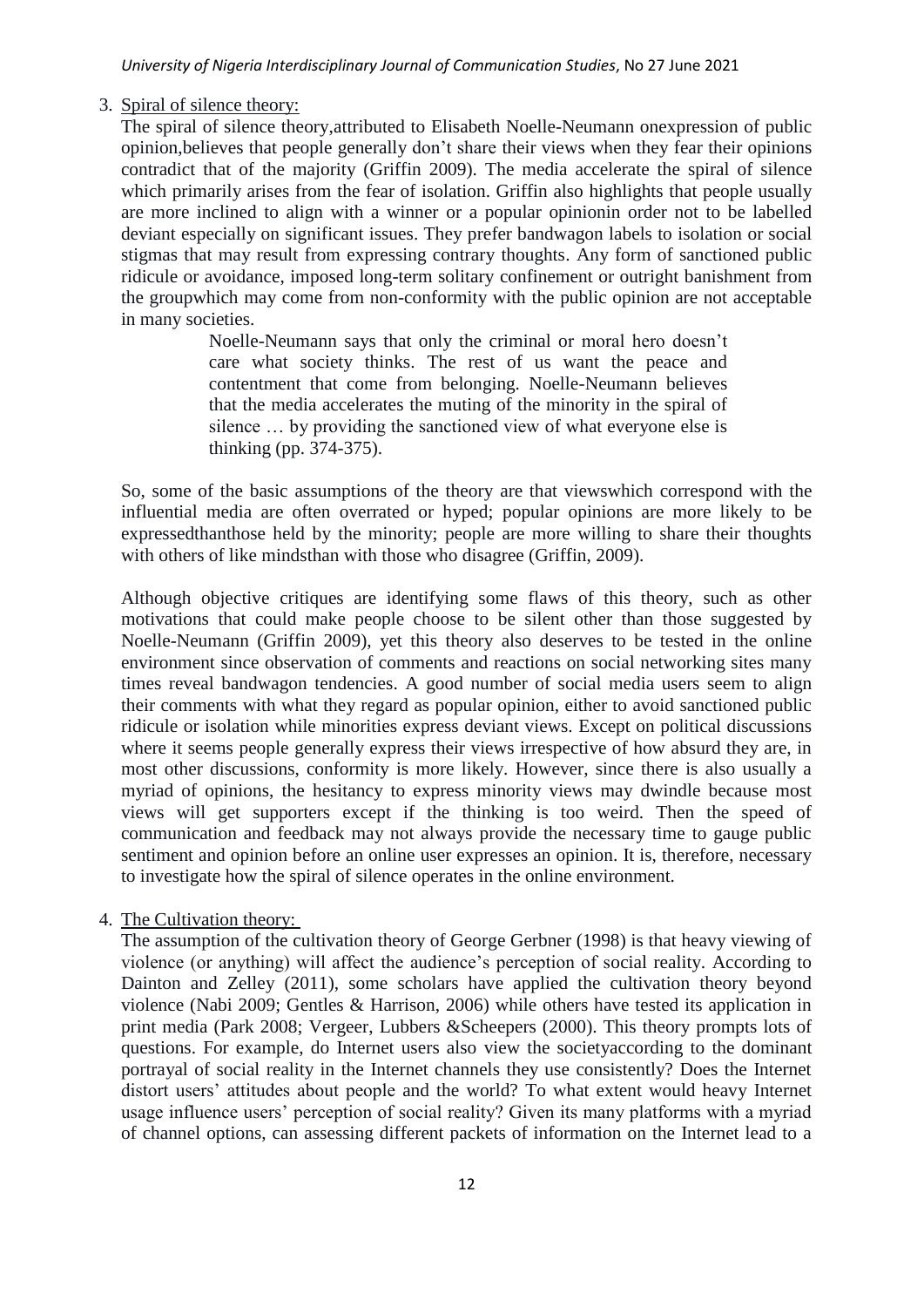cultivation effect? Is there a possibility of a dominant portrayal of a social reality on the net given its nature?

5. The agenda-setting theory:

McComb and Shaw"s (1972) agenda-setting theory postulatedthat the media selectively determine the news agenda. "By selecting, excluding, emphasizing and elaborating certain aspects of the news, public opinions are shaped and influenced. Thus, the news media influence their audiences to think about selected issues in a certain light" (Dainton&Zelley, 2011, p. 172). With the onset of citizen journalism where ordinary citizens are involved in selecting and emphasizing what events are reported as news, how tenable is this theory? Can the online users be described as partakers in the responsibility of determining what issues are brought to public attention?

The reflections made in this paper are not exhaustive. Many other new-media-relevant theories could not be addressed here due to space constraints such as the democratic participant media, technological determinism, media dependency and the play theories to mention but a few.

### **Conclusion**

So, online communication many times reveals patterns of communication that differ in some aspects from the conventional communication patterns in which we were trained. They present additional opportunities and challenges for communication scholars and professionals, necessitate a review of some communication theories and raise the question of how these shifts can be applied to contemporary teaching and learning of communication. Online communication has been presented in this discourse as apparently reinforcing some communication theories such as media richness; uses and gratifications; medium is the message; diffusion of innovations; and selectivity theories. In contrasts, some communication theories such as the gatekeeping, agenda-setting, authoritarian, hypodermic needle theories as well as Shannon and Weaver transmission model are deflated or merely weakened. Others like the spiral of silence, cultivation effect theories need to be reexperimented in online contexts.

#### **Recommendations**

- 1. Academic institutions offering communication ought toadjust their curricula toequip students with the capabilityto work proficiently in the new media setting.
- 1. It is suggested that communication scholars carry out empirical studies to verify the relevance or otherwise of some communications theories as hinted in this paper.
- 1. Communication professionals need to beef up their knowledge of the fast-changing tools needed to function effectively in the digital media arena.

#### **References**

- Baran, S. J. (2012). *Introduction to mass communication: Media literacy and culture* (7th ed.). New York: McGraw – Hill Higher Education.
- Bowman, S. & Willis, C. (2003). We media: How audiences are shaping the future of news and information. Retrieved April 20, 2016, from